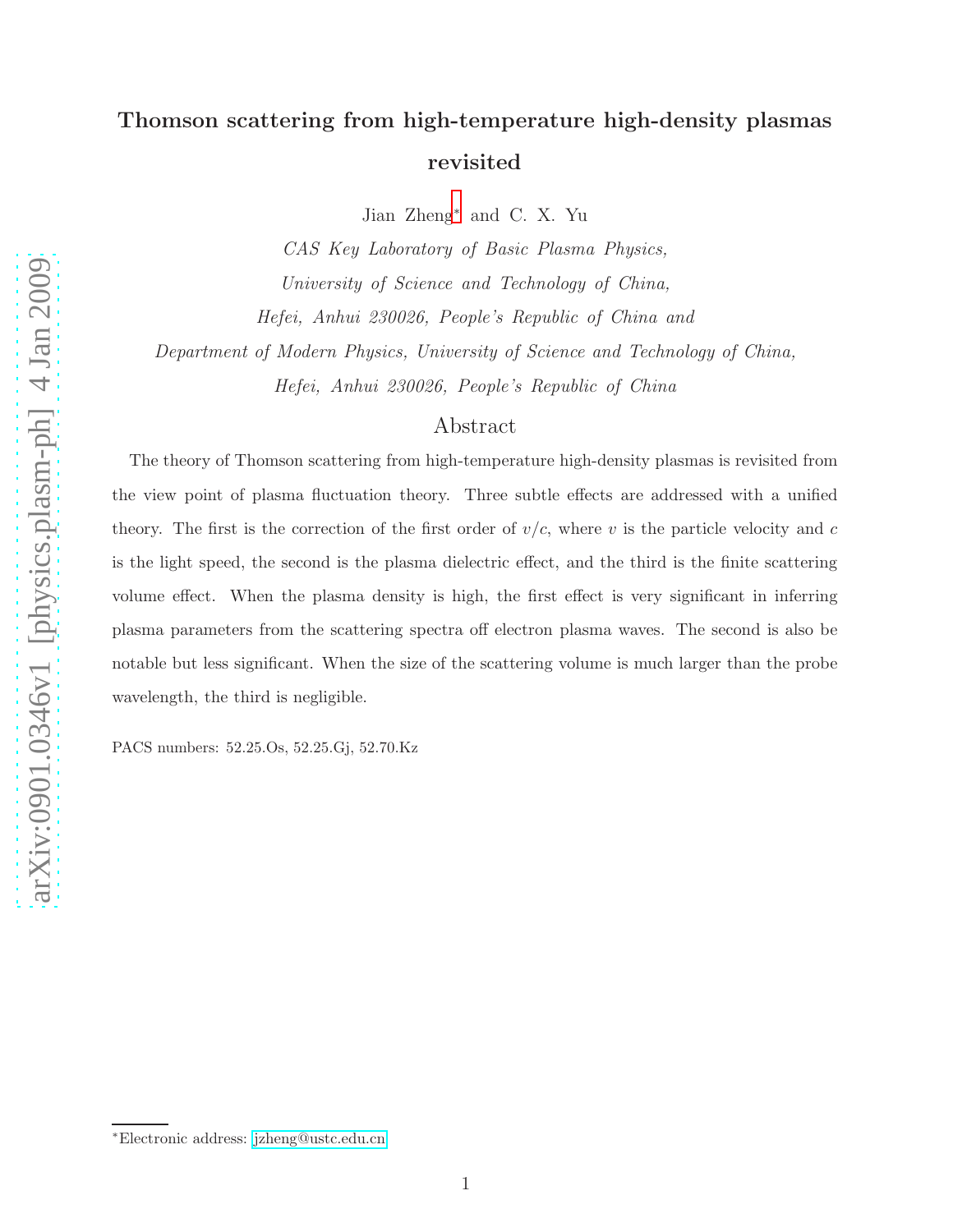## I. INTRODUCTION

Thomson scattering is widely used as a key diagnostic tool to characterize laser-produced plasmas in relevance to inertial confinement fusion in recent years [\[1,](#page-13-0) [2,](#page-13-1) [3,](#page-13-2) [4](#page-14-0), [5,](#page-14-1) [6,](#page-14-2) [7](#page-14-3), [8,](#page-14-4) [9\]](#page-14-5). In comparison with the plasmas in the field of magnetic confinement fusion, laser-produced plasmas have some unique properties, such much higher electron density, much greater parameter gradients, more frequent Coulomb collisions, and super-Gaussian electron velocity distribution due to strong inverse bremsstrahlung heating, etc. The theory of Thomson scattering is developed to include various effects that may be important for laser-produced plasmas, such as super-Gaussian electron velocity distribution [\[10](#page-14-6), [11\]](#page-14-7), Coulomb collisions [\[12](#page-14-8), [13\]](#page-14-9), plasma inhomogeneity [\[14](#page-14-10), [15\]](#page-14-11). However, there are still some subtle effects neglected in inferring plasma parameters from Thomson scattering spectra. For example, the correction in the first order of  $v/c$  to the scattering spectrum (where v and c are the electron and light speeds, respectively) [\[16](#page-14-12)], the finite scattering volume effect [\[17](#page-14-13)] and the plasma dielectric effect [\[18](#page-14-14)]. These effects may also be important for analyzing the data of Thomson scattering from laser-produced plasmas. In this article, we revisit the theory of Thomson scattering from high-temperature high-density plasmas, and give a unified theory to address these effects from the view point of fluctuation theory. The correction term of the first order of  $v/c$  that we obtain in this article is a little different from the result given by Sheffield in his well-known monograph [\[19\]](#page-14-15). We can see that the correction due to the finite  $v/c$  is very significant in analyzing the scattering spectra from thermal electron plasma waves. The plasma dielectric effect is also notable in theory. When the size of the scattering volume is much larger than the probe wavelength, the finite scattering volume effect is negligible.

The article is organized as follows. In Sect. 2, we derive basic equations of Thomson scattering. We then discuss the spectral power of Thomson scattering with the correction of the first order of  $v/c$  in Sect. 3. The plasma dielectric effect is addressed in Sect. 4, and the finite scattering volume effect is discussed in Sect. 5. Finally, we make a summary in Sect. 6.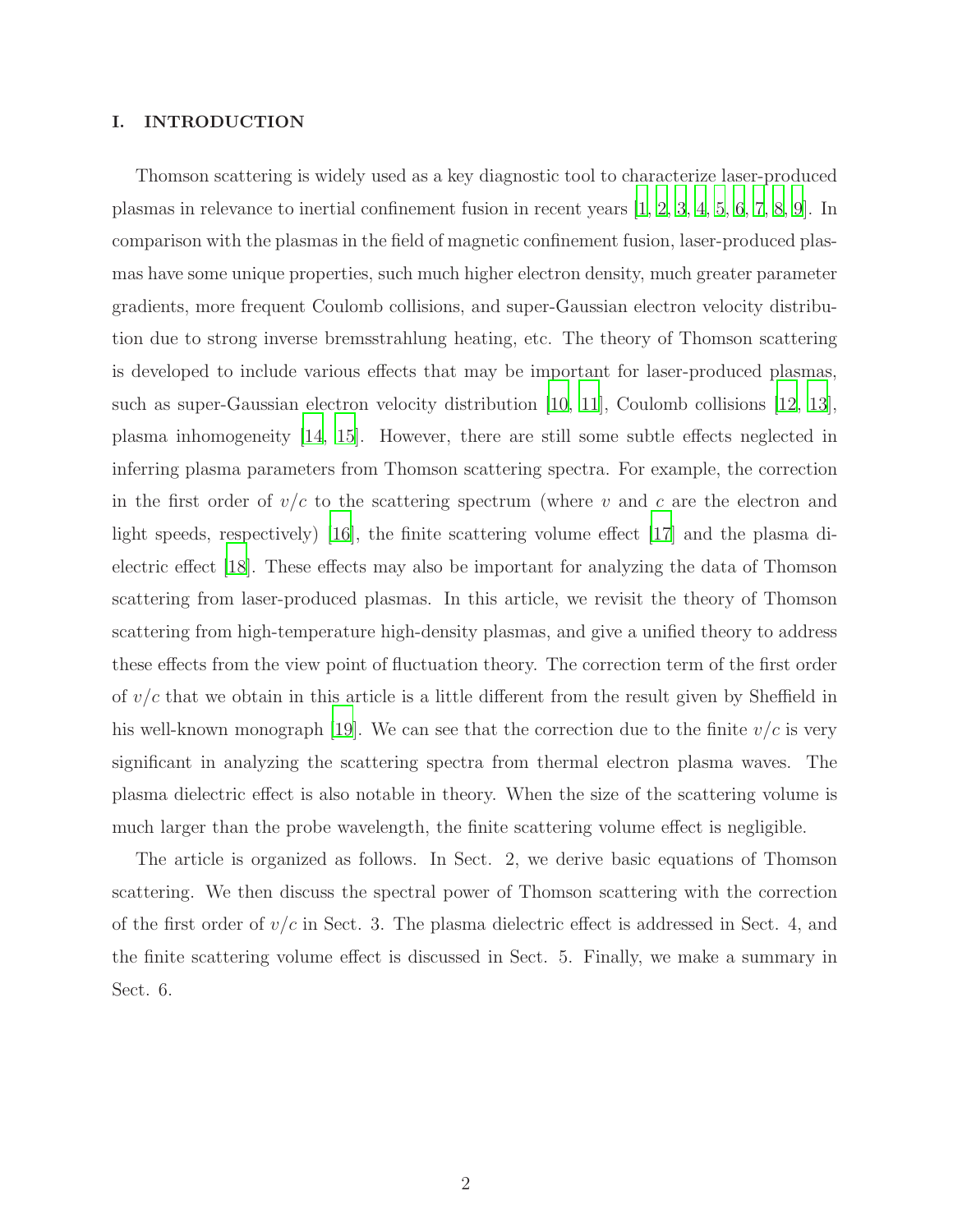#### II. BASIC EQUATIONS OF THOSMON SCATTERING

We start our calculations from the electric and magnetic fields emitted from an accelerated electrons [\[20\]](#page-14-16)

$$
\mathbf{E}(\mathbf{R}, \mathbf{r}, t) = -\frac{e}{c^2 |\mathbf{R} - \mathbf{r}(\tau)| [1 - \mathbf{n} \cdot \mathbf{v}(\tau)/c]^3} \mathbf{n} \times \{ [\mathbf{n} - \mathbf{v}(\tau)/c] \times \dot{\mathbf{v}}(\tau) \}
$$

$$
\mathbf{B}(\mathbf{R}, \mathbf{r}, t) = \mathbf{n} \times \mathbf{E},
$$

where  $-e$  is the electron charge,  $\dot{\mathbf{v}}(\tau) = d\mathbf{v}(\tau)/d\tau$  is the charge acceleration, r is the charge coordinate, **R** is the observation coordinate,  $\mathbf{n} = [\mathbf{R} - \mathbf{r}(\tau)]/|\mathbf{R} - \mathbf{r}(\tau)|$  is the unit vector from the electron to the observer, and  $\tau$  is the retarded time defined as

$$
t = \tau + \frac{1}{c} |\mathbf{R} - \mathbf{r}(\tau)|.
$$

As usual, we choose the origin of our coordinate system in the interior of the charge system. In the wave zone, i.e.,  $R \gg r$ , we can make the following approximations,

$$
\mathbf{n} = \frac{\mathbf{R}}{R},\tag{1a}
$$

$$
t = \tau + \frac{R}{c} - \frac{1}{c}\mathbf{n} \cdot \mathbf{r}(\tau).
$$
 (1b)

The emitted magnetic field in the wave zone can now be approximately written as

$$
\mathbf{B}(\mathbf{R}, \mathbf{r}, t) = -\frac{e}{c^2 R[1 - \mathbf{n} \cdot \mathbf{v}(\tau)/c]} \frac{d}{d\tau} \left[ \frac{\mathbf{v}(\tau) \times \mathbf{n}}{1 - \mathbf{n} \cdot \mathbf{v}(\tau)/c} \right].
$$
 (2)

The spectral energy emitted into the solid angle  $d\Omega$  is then given by

<span id="page-2-0"></span>
$$
\frac{d^2 \mathcal{E}_{\mathbf{n}, \omega_s}}{d\Omega d\omega_s} = \frac{e^2}{8\pi^2 c^3} \left| \int_{-\infty}^{\infty} \frac{d}{d\tau} \left[ \frac{\mathbf{v}(\tau) \times \mathbf{n}}{1 - \mathbf{n} \cdot \mathbf{v}(\tau)/c} \right] e^{i\omega_s \tau - i(\omega_s/c) \mathbf{n} \cdot \mathbf{r}(\tau)} d\tau \right|^2.
$$
 (3)

where  $\omega_s$  denotes the frequency of the emitted electromagnetic waves. In the case that the radiation process involves many electrons, Eq. [\(3\)](#page-2-0) should be rewritten as

<span id="page-2-1"></span>
$$
\frac{d^2 \mathcal{E}}{d\Omega d\omega_s} = \frac{e^2}{8\pi^2 c^3} \left| \sum_{i=1}^N \int_{-\infty}^\infty \frac{d}{d\tau} \left[ \frac{\mathbf{v}_i(\tau) \times \mathbf{n}}{1 - \mathbf{n} \cdot \mathbf{v}_i(\tau)/c} \right] e^{i\omega_s \tau - i(\omega_s/c) \mathbf{n} \cdot \mathbf{r}_i(\tau)} d\tau \right|^2, \tag{4}
$$

where N is the total electron number in the system of interest.

In the process of Thomson scattering, an electron is accelerated under the action of an incident electromagnetic wave and then emits scattering waves. The intensity of the incident wave is assumed so weak as not to change the velocity of the electron. For the sake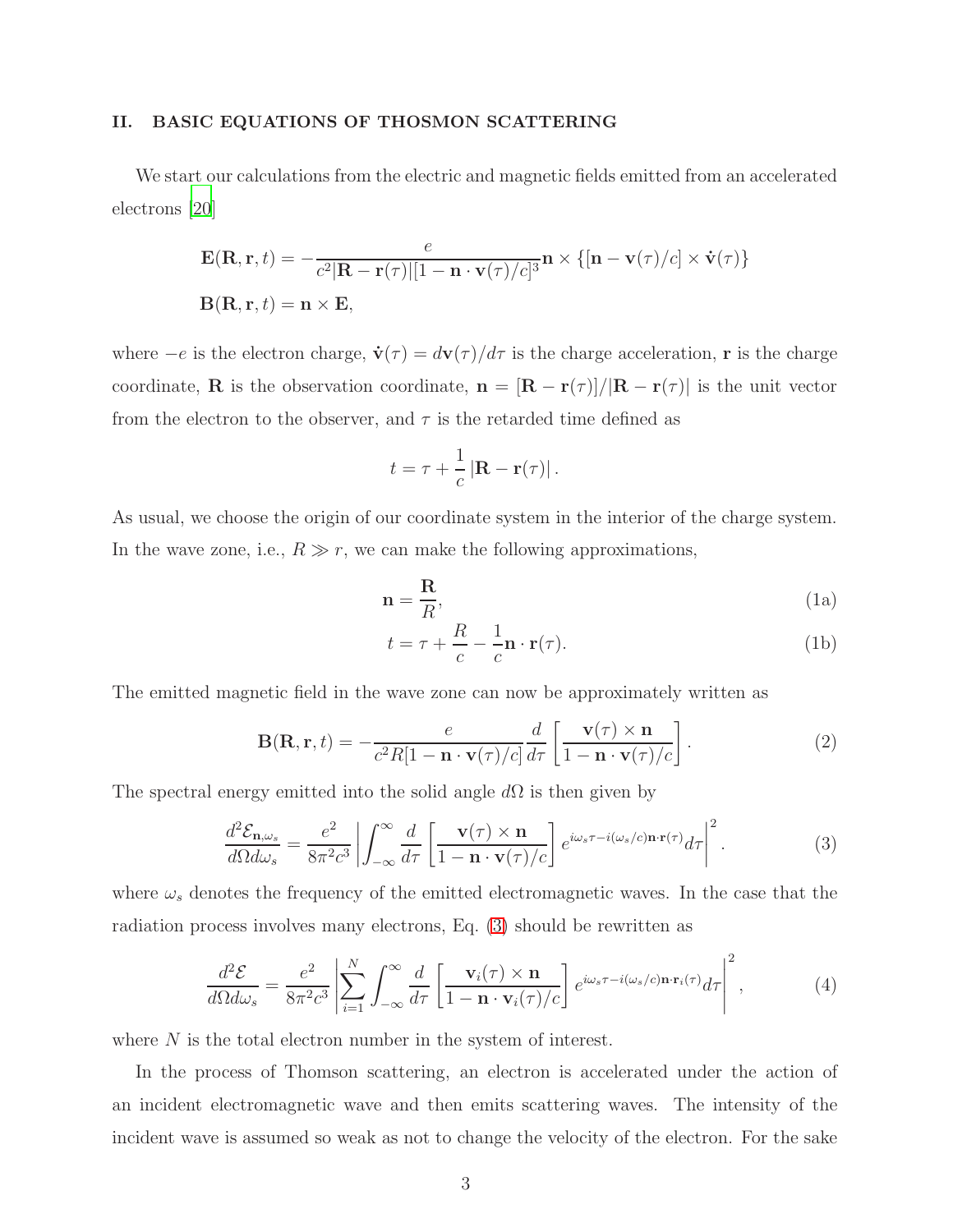of simplicity, we further assume that the incident wave is plane, monochromatic and linearly polarized, i.e., the electric and magnetic fields of the incident wave are described with

<span id="page-3-0"></span>
$$
\mathbf{E}_0 = \mathbf{e}_0 E_0 \cos \left(\mathbf{k}_0 \cdot \mathbf{r} - \omega_0 t\right),\tag{5a}
$$

<span id="page-3-2"></span>
$$
\mathbf{B}_0 = (\mathbf{n}_0 \times \mathbf{e}_0) E_0 \cos(\mathbf{k}_0 \cdot \mathbf{r} - \omega_0 t), \qquad (5b)
$$

where  $\omega_0$  and  $\mathbf{k}_0$  are the frequency and wave vector of the incident wave,  $\mathbf{e}_0$  is the polarization vector of the wave, and  $n_0$  is the propagation direction of the incident wave. In this paper, we are only interested in the Thomson scattering within the correction to the first order of  $v/c$ . Therefore, we neglect those terms which are proportional to the higher order of  $v/c$  in the following calculations. The acceleration of an electron in the wave fields of Eq. [\(5\)](#page-3-0) is given by

<span id="page-3-1"></span>
$$
\dot{\mathbf{v}}(\tau) = -\frac{eE_0}{m_e} \left[ \mathbf{e}_0 + \frac{1}{c} \mathbf{v} \times (\mathbf{n}_0 \times \mathbf{e}_0) \right] \cos[\mathbf{k}_0 \cdot \mathbf{r}(\tau) - \omega_0 \tau] + O[(v/c)^2]. \tag{6}
$$

With aid of Eq. [\(6\)](#page-3-1), we have

$$
\frac{d}{d\tau} \left[ \frac{\mathbf{v}(\tau) \times \mathbf{n}}{1 - \mathbf{n} \cdot \mathbf{v}(\tau)/c} \right] = -\frac{eE_0}{m_e} \left\{ (\mathbf{e}_0 \times \mathbf{n}) + \frac{1}{c} (\mathbf{e}_0 \times \mathbf{n}) [(\mathbf{n} - \mathbf{n}_0) \cdot \mathbf{v}] + \frac{1}{c} (\mathbf{n}_0 \times \mathbf{n}) (\mathbf{e}_0 \cdot \mathbf{v}) + \frac{1}{c} (\mathbf{e}_0 \cdot \mathbf{n}) (\mathbf{v} \times \mathbf{n}) \right\} \cos[\mathbf{k}_0 \cdot \mathbf{r}(\tau) - \omega_0 \tau] + O[(v/c)^2]. \tag{7}
$$

Substituting Eq. [\(7\)](#page-3-2) into Eq. [\(4\)](#page-2-1), we obtain the spectral energy of the Thomson scattering,

$$
\frac{d^2 \mathcal{E}_{\mathbf{n},\omega_s}}{d\Omega d\omega_s} = \frac{1}{\pi} I_0 r_e^2 \sum_{i,j=1}^N \int_{-\infty}^{\infty} d\tau \int_{-\infty}^{\infty} d\tau' \left[ (\mathbf{e}_0 \times \mathbf{n})^2 + \frac{1}{c} \mathbf{a} \cdot [\mathbf{v}_i(\tau) + \mathbf{v}_j(\tau')] \right]
$$
  
 
$$
\times \cos[\mathbf{k}_0 \cdot \mathbf{r}_i(\tau) - \omega_0 \tau] \cos[\mathbf{k}_0 \cdot \mathbf{r}_j(\tau') - \omega_0 \tau'] e^{i\omega_s \tau - i(\omega_s/c) \mathbf{n} \cdot \mathbf{r}_i(\tau)} e^{-i\omega_s \tau' + i(\omega_s/c) \mathbf{n} \cdot \mathbf{r}_j(\tau')} \tag{8}
$$

where  $I_0 = cE_0^2/8\pi$  is the intensity of the incident wave,  $r_e = e^2/m_ec^2$  is the classical electron radius,  $\mathbf{r}_i(\tau)$  and  $\mathbf{v}_i(\tau)$  are the coordinate and velocity of the *i*−electron, respectively, and the vector a is defined as

$$
\mathbf{a} = (\mathbf{e}_0 \times \mathbf{n})^2 (\mathbf{n} - \mathbf{n}_0) - (\mathbf{e}_0 \cdot \mathbf{n}) (\mathbf{n} \cdot \mathbf{n}_0) \mathbf{e}_0 - (\mathbf{e}_0 \cdot \mathbf{n})^2 \mathbf{n} + (\mathbf{e}_0 \cdot \mathbf{n}) \mathbf{e}_0.
$$
 (9)

In the case that  $e_0$  is perpendicular to the scattering direction **n**, the vector **a** is greatly simplified,

<span id="page-3-3"></span>
$$
\mathbf{a} = (\mathbf{e}_0 \times \mathbf{n})^2 (\mathbf{n} - \mathbf{n}_0). \tag{10}
$$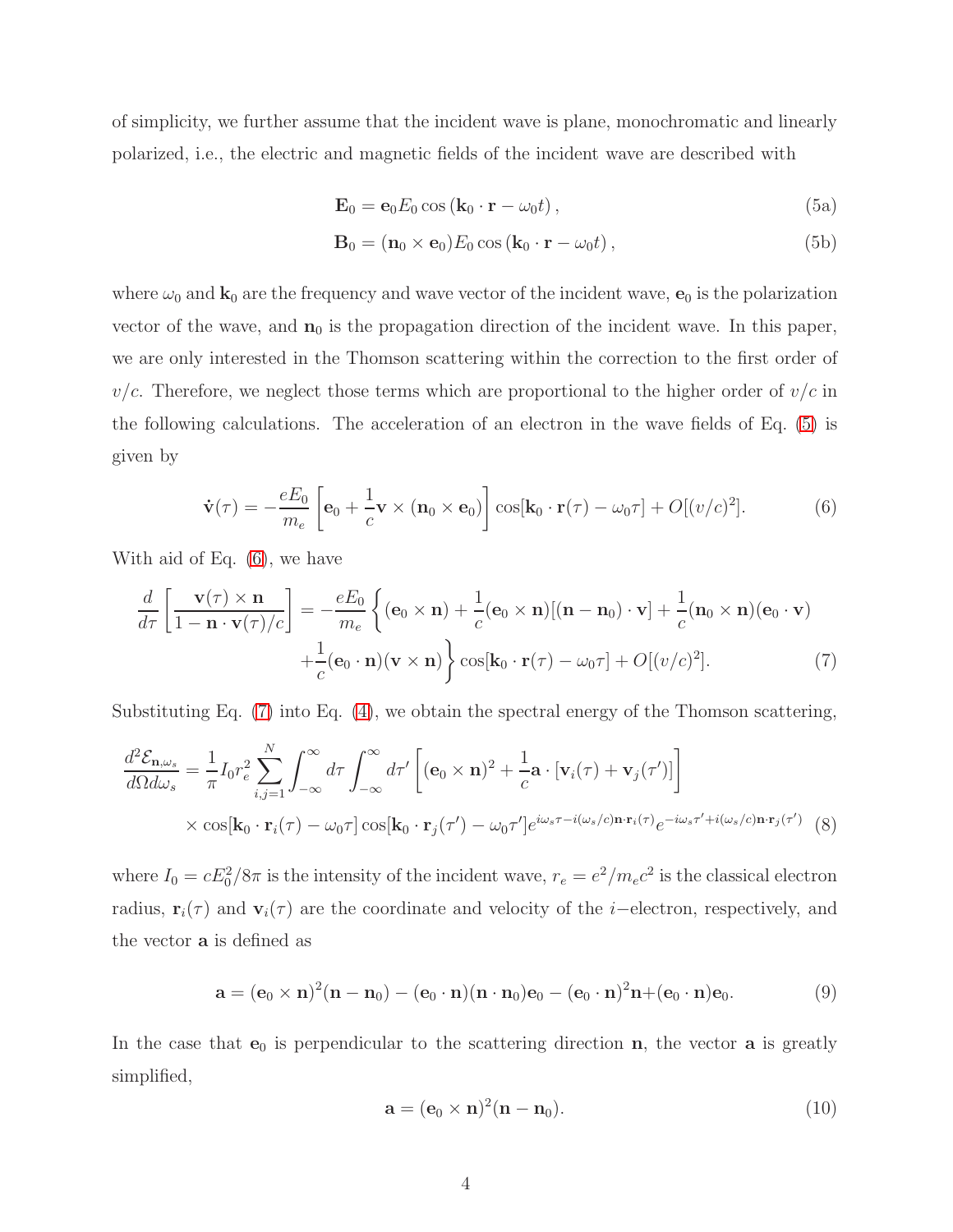The electrons in the plasmas can be described with the Klimontovich distribution function [\[21\]](#page-14-17),

<span id="page-4-0"></span>
$$
F_e(\mathbf{r}, \mathbf{v}, \tau) = \sum_{i=1}^{N} \delta[\mathbf{r} - \mathbf{r}_i(\tau)] \delta[\mathbf{v} - \mathbf{v}_i(\tau)].
$$
\n(11)

Here, it is necessary to assume that  $N$  is the number of the electrons locating within the scattering volume. We just make the assumption that  $N$  is the total electron number of the plasma within a volume of V. In the thermodynamic limit,  $N \to \infty$ ,  $V \to \infty$ , and the electron number density  $N/V = n_e$  is finite. In order to take into account the effect of finite scattering volume, we introduce a geometric factor  $G(\mathbf{r})$  which is defined as

<span id="page-4-1"></span>
$$
G(\mathbf{r}) = \begin{cases} 1, & \text{when } \mathbf{r} \text{ is in } V_s, \\ 0, & \text{when } \mathbf{r} \text{ is not in } V_s, \end{cases} \tag{12}
$$

where  $V_s$  is the scattering volume which is a small part of the plasma volume V. With the geometric factor, only those electrons locating within the scattering volume  $V_s$  now contribute to the scattering power that can be observed. With the Klimontovich distribution function  $(11)$  and the geometric factor  $(12)$ , the spectral energy  $(8)$  can be rewritten as

$$
\frac{d^2 \mathcal{E}_{\mathbf{n},\omega_s}}{d\Omega d\omega_s} = \frac{I_0 r_e^2}{\pi} \int_{-\infty}^{\infty} d\tau \int_{-\infty}^{\infty} d\tau' \int d^3r d^3r' d^3v d^3v' \left[ (\mathbf{e}_0 \times \mathbf{n})^2 + \frac{1}{c} \mathbf{a} \cdot (\mathbf{v} + \mathbf{v}') \right] G(\mathbf{r}) G(\mathbf{r}') \times F_e(\mathbf{r}, \mathbf{v}, \tau) F_e(\mathbf{r}', \mathbf{v}', \tau') \cos(\mathbf{k}_0 \cdot \mathbf{r} - \omega_0 \tau) \cos(\mathbf{k}_0 \cdot \mathbf{r}' - \omega_0 \tau') e^{i\omega_s(\tau - \tau') - i(\omega_s/c) \mathbf{n} \cdot (\mathbf{r} - \mathbf{r}')}.
$$

Introducing the variables  $\Delta \tau = \tau - \tau'$  and  $\tau' = \tau'$ , we rewrite the above equation in the following form,

$$
\frac{d^2 \mathcal{E}_{\mathbf{n},\omega_s}}{d\Omega d\omega_s} = \frac{I_0 r_e^2}{\pi} \int_{-\infty}^{\infty} d\tau' \int_{-\infty}^{\infty} d(\Delta \tau) \int d^3 r d^3 r' d^3 v d^3 v' \left[ (\mathbf{e}_0 \times \mathbf{n})^2 + \frac{1}{c} \mathbf{a} \cdot (\mathbf{v} + \mathbf{v}') \right] G(\mathbf{r}) G(\mathbf{r}') \times F_e(\mathbf{r}, \mathbf{v}, \tau' + \Delta \tau) F_e(\mathbf{r}', \mathbf{v}', \tau') e^{i\omega_s \Delta \tau - i(\omega_s/c) \mathbf{n} \cdot (\mathbf{r} - \mathbf{r}')} \times \cos[\mathbf{k}_0 \cdot \mathbf{r} - \omega_0 (\tau' + \Delta \tau)] \cos(\mathbf{k}_0 \cdot \mathbf{r}' - \omega_0 \tau').
$$
\n(13)

In many experiments, it is power but not energy that is actually measured. At the observation point, the relation between the energy and power is given by the following relation,

<span id="page-4-3"></span><span id="page-4-2"></span>
$$
\frac{d^2 \mathcal{E}_{\mathbf{n}, \omega_s}}{d\Omega d\omega_s} = \int_{-\infty}^{\infty} \frac{d^2 P_{\mathbf{n}, \omega_s}}{d\Omega d\omega_s} dt,
$$
\n(14)

where  $dt$  is the time interval between arrival at the observer of signals emitted by the source at an interval  $d\tau'$ . Comparing Eq. [\(14\)](#page-4-2) with Eq. [\(13\)](#page-4-3), and making use of the relation,

<span id="page-4-4"></span>
$$
dt = (1 - \mathbf{n} \cdot \mathbf{v}' / c) d\tau',\tag{15}
$$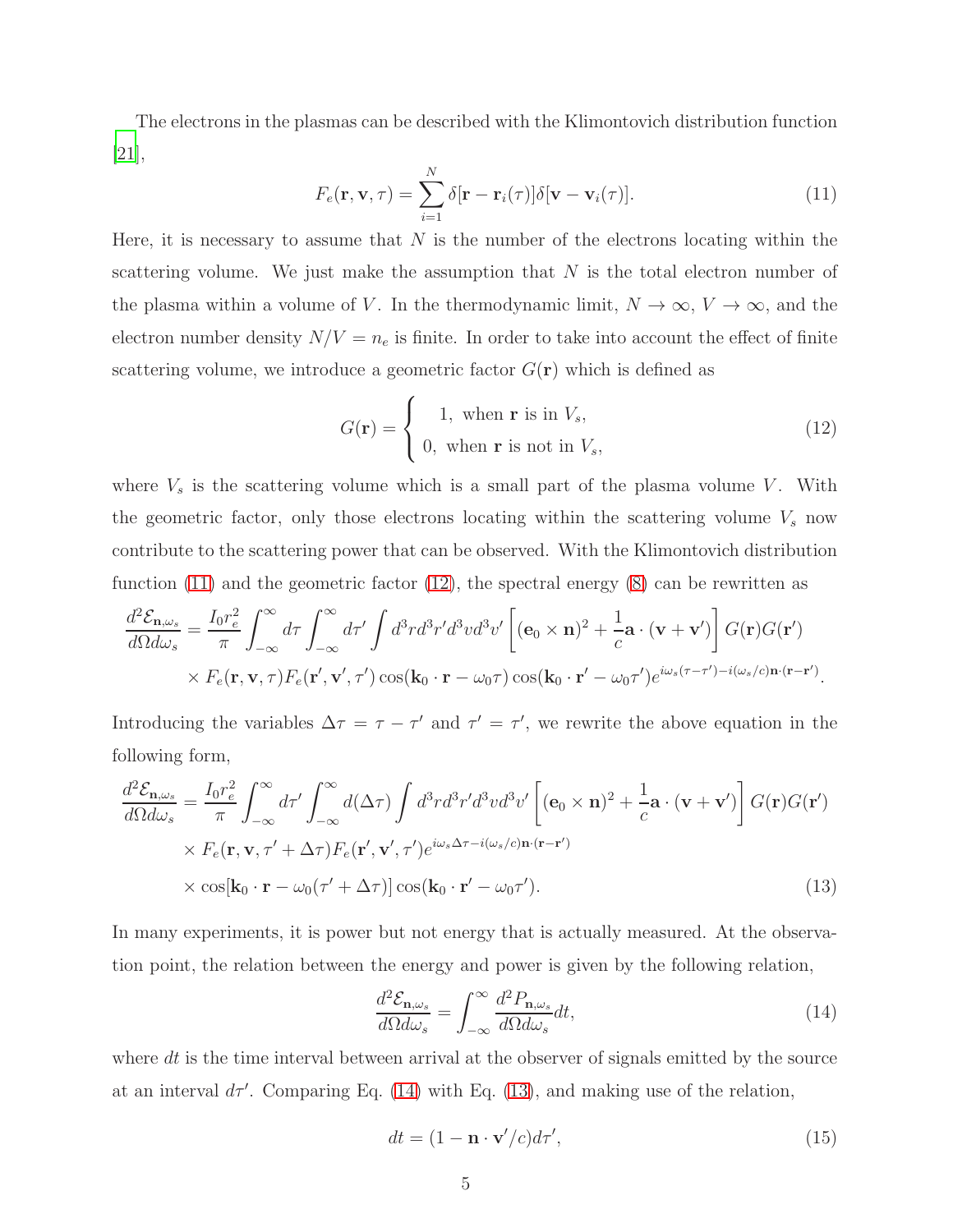we obtain the observed spectral power,

$$
\frac{d^2 P_{\mathbf{n},\omega_s}}{d\Omega d\omega_s} = \frac{I_0 r_e^2}{\pi} \int_{-\infty}^{\infty} d(\Delta \tau) \int d^3 r d^3 r' d^3 v d^3 v' \left[ (\mathbf{e}_0 \times \mathbf{n})^2 + \frac{1}{c} \mathbf{a} \cdot (\mathbf{v} + \mathbf{v}') + \frac{1}{c} (\mathbf{e}_0 \times \mathbf{n})^2 (\mathbf{n} \cdot \mathbf{v}') \right] \times G(\mathbf{r}) G(\mathbf{r}') F_e(\mathbf{r}, \mathbf{v}, \tau' + \Delta \tau) F_e(\mathbf{r}', \mathbf{v}', \tau') e^{i\omega_s \Delta \tau - i(\omega_s/c) \mathbf{n} \cdot (\mathbf{r} - \mathbf{r}')} \times \cos[\mathbf{k}_0 \cdot \mathbf{r} - \omega_0 (\tau' + \Delta \tau)] \cos[\mathbf{k}_0 \cdot \mathbf{r}' - \omega_0 \tau'].
$$
\n(16)

It should be pointed out that the radiation power emitted by a radiator is not equal to the radiation power observed at a fixed point. This is because the time interval at the observation point is not equal to the time interval of the moving radiator due to the retarded effect of Eq. [\(15\)](#page-4-4). The same situation is also encountered when one calculates the observed cyclotron radiation power from a moving charge with a parallel velocity along the external magnetic field [\[20\]](#page-14-16). In Thomson scattering, this effect was first explained as finite transition time effect by Pechacek and Trivelpiece [\[17](#page-14-13)], that exists when the scattering volume is finite. Lately, this explanation was adopted by Sheffield in his monograph [\[19](#page-14-15)]. We point out here that this so-called finite transition effect is essentially the retarded effect. This is the reason why the finite transition effect does not in fact depend on the size of scattering volume.

The scattering power given by Eq. [\(16\)](#page-5-0) is a fluctuating quantity. In experiment, the observation time duration  $\Delta T$  is essentially much larger than the time scales of fluctuations in the plasma. In this sense, what we observe is in fact the time-averaged spectral power,

<span id="page-5-1"></span><span id="page-5-0"></span>
$$
\frac{d^2 P_{\mathbf{n},\omega_s}}{d\Omega d\omega_s} = \frac{1}{\Delta T} \int_{-\Delta T/2}^{\Delta T/2} \frac{d^2 P_{\mathbf{n},\omega_s}}{d\Omega d\omega_s} dt.
$$
\n(17)

When the plasma is in equilibrium or quasi-equilibrium state, the time average on the right hand side of Eq. [\(17\)](#page-5-1) may be replaced with a proper ensemble average [\[22](#page-15-0)], i.e.,

$$
\frac{d^2 P_{\mathbf{n},\omega_s}}{d\Omega d\omega_s} = \left\langle \frac{d^2 P_{\mathbf{n},\omega_s}}{d\Omega d\omega_s} \right\rangle,\tag{18}
$$

where  $\langle \cdots \rangle$  denotes ensemble average.

We split the Klimontovich function  $F_e$  into an ensemble-averaged part  $f_e$  and a fluctuating part  $\delta f_e$ ,

$$
F_e(\mathbf{r}, \mathbf{v}, \tau) = f_e(\mathbf{v}, \mathbf{r}) + \delta f_e(\mathbf{r}, \mathbf{v}, \tau).
$$

where the fluctuation part  $\delta f_e$  satisfies the condition

$$
\langle \delta f_e \rangle = 0.
$$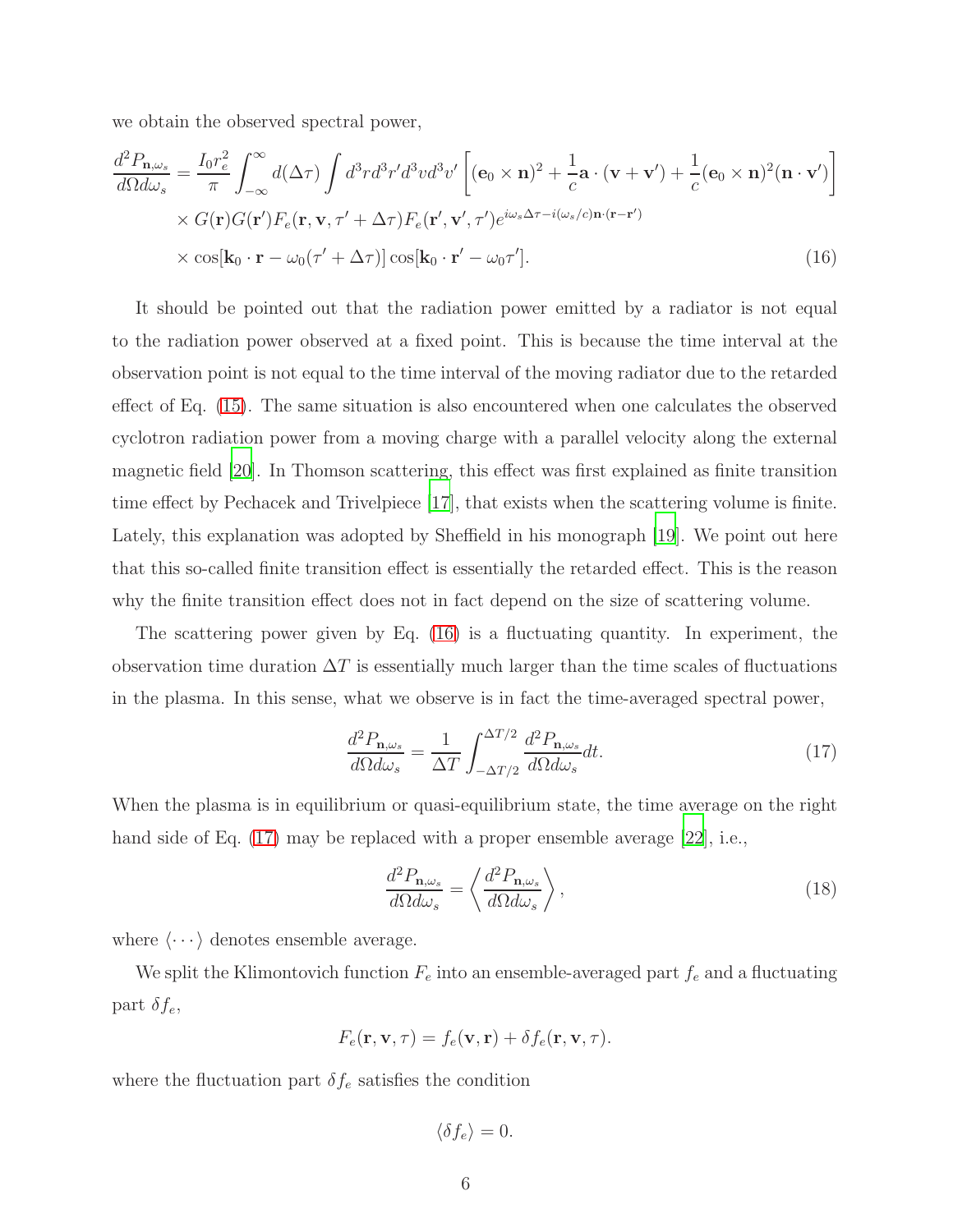When the plasma is in equilibrium or quasi-equ1librium state, the ensemble-averaged part  $f_e$  is a Maxwellian distribution function,

$$
f_e = \frac{n_e}{(2\pi)^{3/2} v_e^3} \exp\left(-\frac{v^2}{2v_e^2}\right),
$$

where  $v_e = \sqrt{T_e/m_e}$  is the thermal velocity of the electrons. After ensemble averaged, the spectral power is given by

$$
\frac{d^2 P_{\mathbf{n},\omega_s}}{d\Omega d\omega_s} = \frac{I_0 r_e^2}{\pi} \int_{-\infty}^{\infty} d(\Delta \tau) \int d^3 r d^3 r' d^3 v d^3 v' \left[ (\mathbf{e}_0 \times \mathbf{n})^2 + \frac{1}{c} \mathbf{a} \cdot (\mathbf{v} + \mathbf{v}') + \frac{1}{c} (\mathbf{e}_0 \times \mathbf{n})^2 (\mathbf{n} \cdot \mathbf{v}') \right] \times G(\mathbf{r}) G(\mathbf{r}') \langle \delta f_e(\mathbf{r}, \mathbf{v}, \tau' + \Delta \tau) \delta f_e(\mathbf{r}', \mathbf{v}', \tau') \rangle e^{i\omega_s \Delta \tau - i(\omega_s/c) \mathbf{n} \cdot (\mathbf{r} - \mathbf{r}')} \times \cos[\mathbf{k}_0 \cdot \mathbf{r} - \omega_0 (\tau' + \Delta \tau)] \cos[\mathbf{k}_0 \cdot \mathbf{r}' - \omega_0 \tau'].
$$
\n(19)

If the fluctuation properties of the plasma are known, the spectral power of Thomson scattering is fully determined.

Fluctuations are usually described with the spectral densities of various correlation functions. With the Fourier component of the fluctuations,

<span id="page-6-0"></span>
$$
\delta f_e(\omega, \mathbf{k}, \mathbf{v}) = \int e^{i\omega \tau - i\mathbf{k} \cdot \mathbf{r}} \delta f_e(\mathbf{r}, \mathbf{v}, \tau) d\tau d^3 r,\tag{20}
$$

the spectral density of the correlation function of a homogeneous stationary plasma is defined by [\[21](#page-14-17)]

<span id="page-6-1"></span>
$$
\langle \delta f_e(\omega, \mathbf{k}, \mathbf{v}) \delta f_e(\omega', \mathbf{k}', \mathbf{v}') \rangle = (2\pi)^4 \delta(\omega + \omega') \delta(\mathbf{k} + \mathbf{k}') (\delta f_e^2)_{\omega, \mathbf{k}, \mathbf{v}, \mathbf{v}'},
$$
(21)

With aid of Eqs. [\(20\)](#page-6-0) and [\(21\)](#page-6-1), the spectral power of Thomson scattering from a homogeneous stationary plasma is given by

$$
\frac{d^2 P_{\mathbf{n},\omega_s}}{d\omega_s d\Omega} = \frac{1}{2\pi} I_0 r_e^2 \int \frac{d^3 q}{(2\pi)^3} d^3 v d^3 v' |G(\mathbf{q})|^2 (\delta f_e^2)_{\mathbf{k} - \mathbf{q},\omega,\mathbf{v},\mathbf{v}'}
$$

$$
\times \left[ (\mathbf{e}_0 \times \mathbf{n})^2 + \frac{1}{c} (\mathbf{v} + \mathbf{v}') \cdot \mathbf{a} + \frac{1}{c} (\mathbf{e}_0 \times \mathbf{n})^2 (\mathbf{n} \cdot \mathbf{v}') \right],
$$
(22)

where  $\omega$  and **k** are the differential frequency and wave vector defined as

<span id="page-6-2"></span>
$$
\omega = \omega_s - \omega_0,\tag{23a}
$$

$$
\mathbf{k} = \frac{\omega_s}{c} \mathbf{n} - \mathbf{k}_0,\tag{23b}
$$

 $G(q)$  is the spatial Fourier component of the geometric factor  $G(\mathbf{r})$ ,

$$
G(\mathbf{q}) = \int G(\mathbf{r})e^{-i\mathbf{q} \cdot \mathbf{r}}d^3r.
$$
 (24)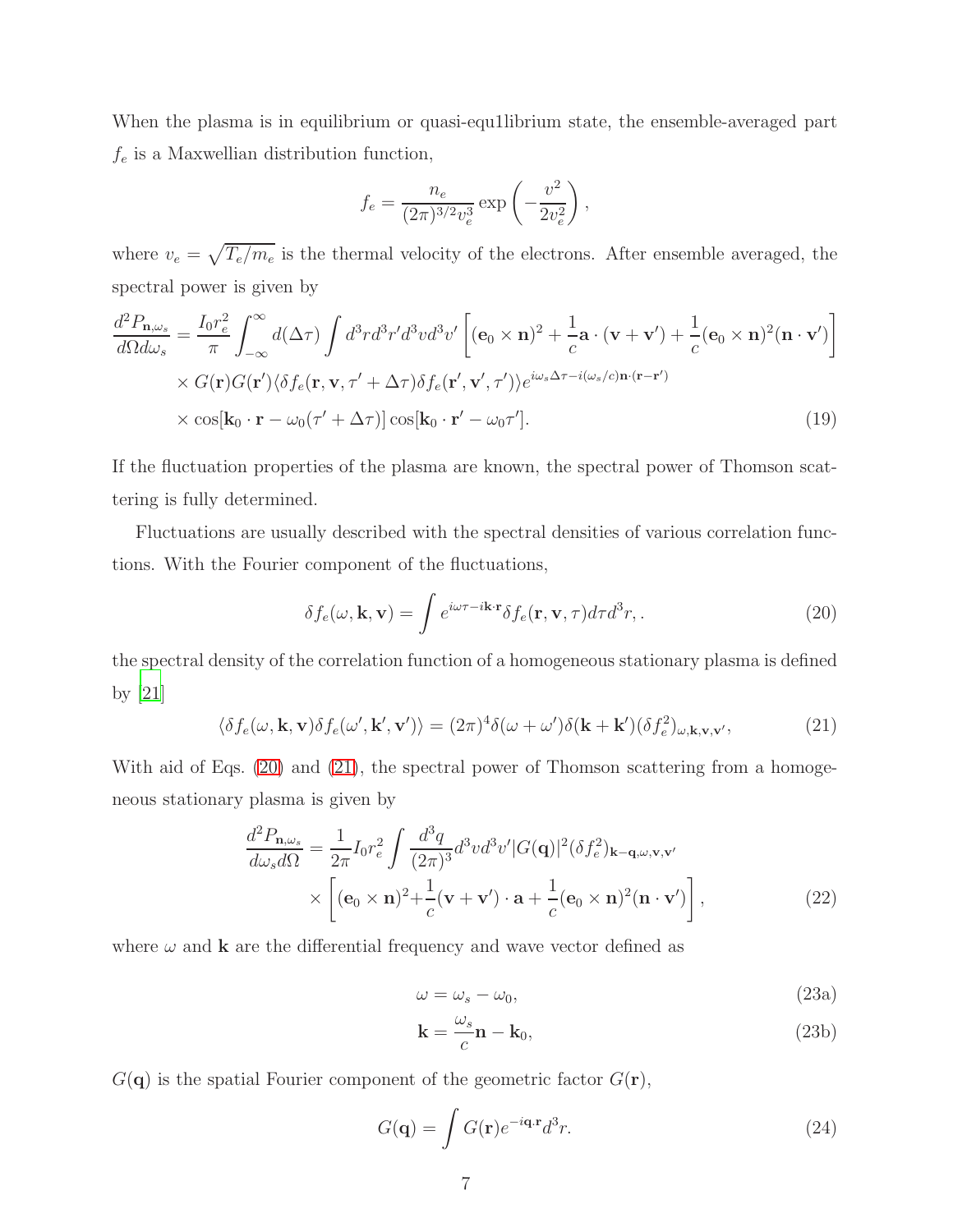The second and third terms in the bracket on the right hand side of Eq. [\(22\)](#page-6-2) are the corrections of the first order of  $v/c$ . And the convolution of  $|G(\mathbf{q})|^2$  and  $(\delta f_e^2)_{\mathbf{k}-\mathbf{q},\omega,\mathbf{v},\mathbf{v}'}$  is the consequence of finite scattering volume.

# III. FIRST ORDER CORRECTIONS

We first discuss the corrections to the first order of  $v/c$ . For the sake of simplicity, we assume that the scattering volume is infinite. With this assumption, we have

<span id="page-7-2"></span>
$$
G(\mathbf{q}) = (2\pi)^3 \delta(\mathbf{q}),
$$
  

$$
|G(\mathbf{q})|^2 = \lim_{V_s \to \infty} (2\pi)^3 \delta(\mathbf{q}) V_s.
$$

Equation [\(22\)](#page-6-2) now becomes

$$
\frac{d^2 P_{\mathbf{n},\omega_s}}{d\omega_s d\Omega} = \frac{V_s}{2\pi} I_0 r_e^2 \int d^3v d^3v' (\delta f_e^2)_{\mathbf{k},\omega,\mathbf{v},\mathbf{v}'} \left[ (\mathbf{e}_0 \times \mathbf{n})^2 + \frac{1}{c} (\mathbf{v} + \mathbf{v}') \cdot \mathbf{a} + \frac{1}{c} (\mathbf{e}_0 \times \mathbf{n})^2 (\mathbf{n} \cdot \mathbf{v}') \right]. \tag{25}
$$

For a collisionless quasi-equilibrium plasma, the spectral density  $(\delta f_e^2)_{\mathbf{k},\omega,\mathbf{v},\mathbf{v}'}$  is already obtained [\[21\]](#page-14-17),

$$
(\delta f_e^2)_{\mathbf{k},\omega,\mathbf{v},\mathbf{v}'} = 2\pi \delta(\mathbf{v} - \mathbf{v}')f_e(\mathbf{v})\delta(\omega - \mathbf{k} \cdot \mathbf{v}) + \frac{e^2(\mathbf{k} \cdot \partial f_e/\partial \mathbf{v})(\mathbf{k} \cdot \partial f_e/\partial \mathbf{v}')}{m_e^2(\omega - \mathbf{k} \cdot \mathbf{v} + i0)(\omega - \mathbf{k} \cdot \mathbf{v}' - i0)} \frac{32\pi^3}{k^4 |\epsilon_l(\omega, k)|^2} \sum_{\alpha = e,i} e_\alpha^2 \int f_\alpha(\mathbf{v})\delta(\omega - \mathbf{k} \cdot \mathbf{v}) d^3v - \frac{8\pi^2 e^2}{k^2} \left\{ \frac{[\mathbf{k} \cdot \partial f_e(\mathbf{v})/\partial \mathbf{v}]f_e(\mathbf{v}')\delta(\omega - \mathbf{k} \cdot \mathbf{v}')}{m_e \epsilon_l(\omega, k)(\omega - \mathbf{k} \cdot \mathbf{v} + i0)} + \frac{f_e(\mathbf{v})[\mathbf{k} \cdot \partial f_e(\mathbf{v}')/\partial \mathbf{v}']\delta(\omega - \mathbf{k} \cdot \mathbf{v})}{m_e \epsilon_l^*(\omega, k)(\omega - \mathbf{k} \cdot \mathbf{v}' - i0)} \right\},
$$
\n(26)

where  $\epsilon_l(\omega, k)$  is the longitudinal permittivity of the plasma. After integrating over the velocities  $\bf{v}$  and  $\bf{v}'$ , we obtain (seeing Appendix)

<span id="page-7-0"></span>
$$
\frac{d^2 P_{\mathbf{n}_s, \omega_s}}{d\omega_s d\Omega} = r_e^2 I_0 N_s S(k, \omega) \left[ (\mathbf{e}_0 \times \mathbf{n})^2 + \frac{2\omega \mathbf{k}}{kc \ k} \cdot \mathbf{a} + \frac{\omega}{kc} (\mathbf{e}_0 \times \mathbf{n})^2 \frac{\mathbf{k}}{k} \cdot \mathbf{n} \right],\tag{27}
$$

where  $N_s = n_e V_s$  is the average electron number in the scattering volume  $V_s$ . Here  $S(k, \omega)$ is the normal dynamic form factor of a collisionless plasma [\[22](#page-15-0)],

<span id="page-7-1"></span>
$$
S(k,\omega) = \frac{1}{\sqrt{2\pi k v_e}} \left| 1 - \frac{\chi_e(\omega, k)}{\epsilon_l(\omega, k)} \right|^2 \exp\left( -\frac{\omega^2}{2k^2 v_e^2} \right) + \frac{Z}{\sqrt{2\pi k v_i}} \left| \frac{\chi_e(\omega/k)}{\epsilon_l(\omega/k)} \right|^2 \exp\left( -\frac{\omega^2}{2k^2 v_i^2} \right),\tag{28}
$$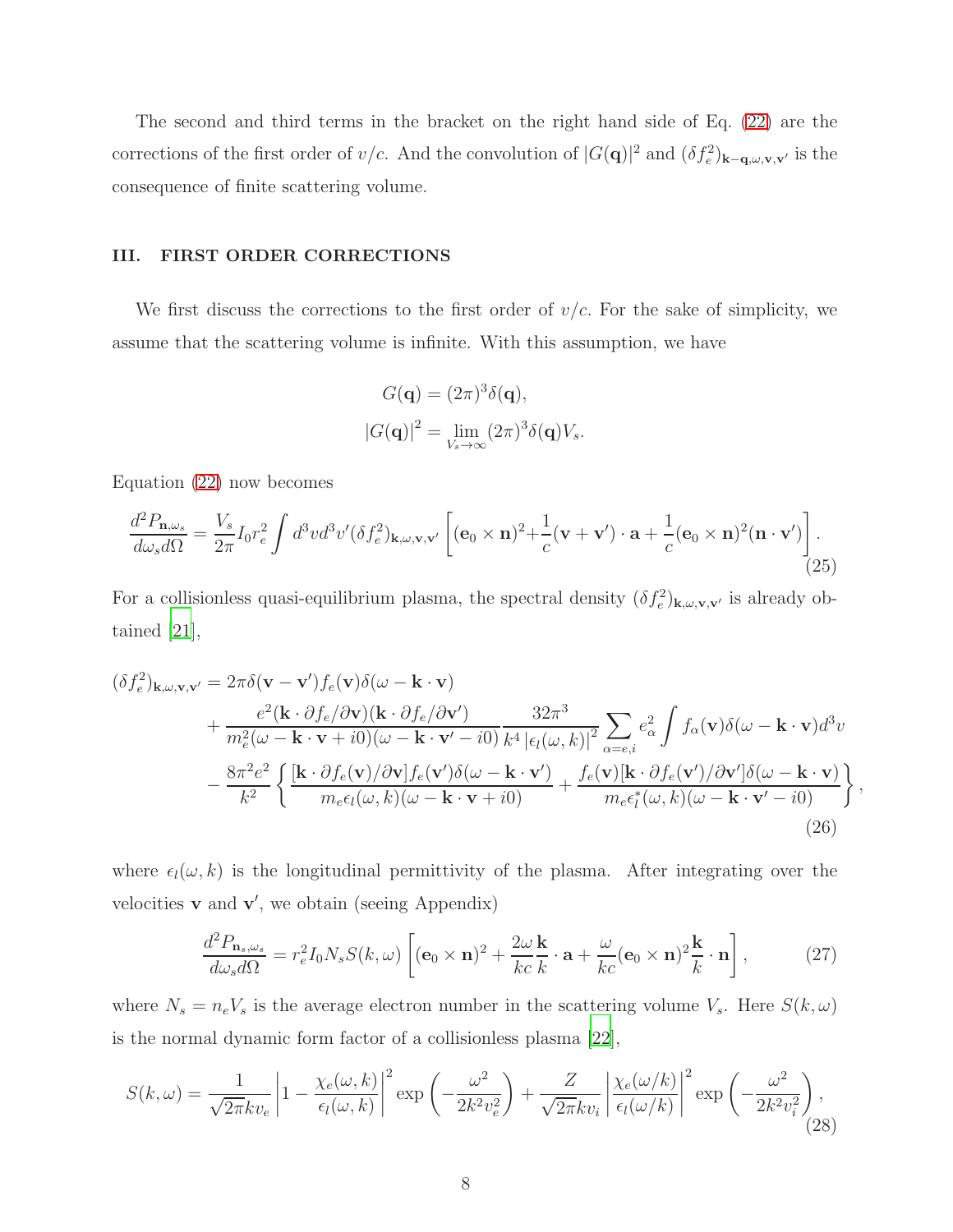where  $\chi_e$  is the electron susceptibility and Z is the ion charge state. Here the wave number  $k$  is given by

$$
k = \left| \frac{\omega_0}{c} (\mathbf{n} - \mathbf{n}_0) + \frac{\omega}{c} \mathbf{n} \right|
$$
  
 
$$
\approx \frac{\omega_0}{c} \sqrt{2(1 - \mathbf{n} \cdot \mathbf{n}_0)} \left( 1 + \frac{\omega}{2\omega_0} \right)
$$

The second and third terms on the right hand side of Eq. [\(13\)](#page-4-3) can be further simplified in the case of  $\sqrt{2(1 - \mathbf{n} \cdot \mathbf{n}_0)} \gg \omega/\omega_0$ ,

$$
\frac{\mathbf{k}}{k} \approx \frac{(\mathbf{n} - \mathbf{n}_0)}{\sqrt{2(1 - \mathbf{n} \cdot \mathbf{n}_0)}},
$$

$$
k \approx \frac{\omega_0}{c} \sqrt{2(1 - \mathbf{n} \cdot \mathbf{n}_0)}.
$$

Then we have

$$
\frac{2\omega}{kc}\frac{\mathbf{k}}{k} \cdot \mathbf{a} \approx (\mathbf{e}_0 \times \mathbf{n})^2 \frac{2\omega}{\omega_0},
$$

$$
\frac{\omega}{kc} (\mathbf{e}_0 \times \mathbf{n})^2 \frac{\mathbf{k}}{k} \cdot \mathbf{n} \approx (\mathbf{e}_0 \times \mathbf{n})^2 \frac{\omega}{2\omega_0}.
$$

Eq. [\(27\)](#page-7-0) is then simplified as

<span id="page-8-0"></span>
$$
\frac{d^2 P_{\mathbf{n}_s, \omega_s}}{d\omega_s d\Omega} = r_e^2 I_0 N_s (\mathbf{e}_0 \times \mathbf{n})^2 S(k, \omega) \left( 1 + \frac{5\omega}{2\omega_0} \right). \tag{29}
$$

This result is a little different from that given by Sheffield [\[19\]](#page-14-15),

<span id="page-8-1"></span>
$$
\frac{d^2 P_{\mathbf{n}_s,\omega_s}}{d\omega_s d\Omega} = r_e^2 I_0 N_s (\mathbf{e}_0 \times \mathbf{n})^2 S(k,\omega) \left(1 + \frac{2\omega}{\omega_0}\right). \tag{30}
$$

The difference between Eq. [\(29\)](#page-8-0) and Eq. [\(30\)](#page-8-1) is rather small, only about  $\omega/2\omega_0$ . From the derivation of Eq. [\(29\)](#page-8-0), we can see that this difference comes from the relation [\(15\)](#page-4-4) when we calculate the scattering power. Without the correction due to Eq. [\(15\)](#page-4-4), we return to the result given by Sheffield.

Thomson scattering is usually operated in the collective regime in the measurement of laser-produced plasmas. In most of such experiments, scattering spectra off thermal ionacoustic waves are detected [\[1](#page-13-0), [2](#page-13-1), [3,](#page-13-2) [5](#page-14-1), [6](#page-14-2), [7,](#page-14-3) [8](#page-14-4)]. The typical frequency shift of the ion-acoustic features of Thomson scattering spectra is the order of

$$
\frac{\omega}{\omega_0} \sim \sqrt{\frac{ZT_e}{Am_p}},
$$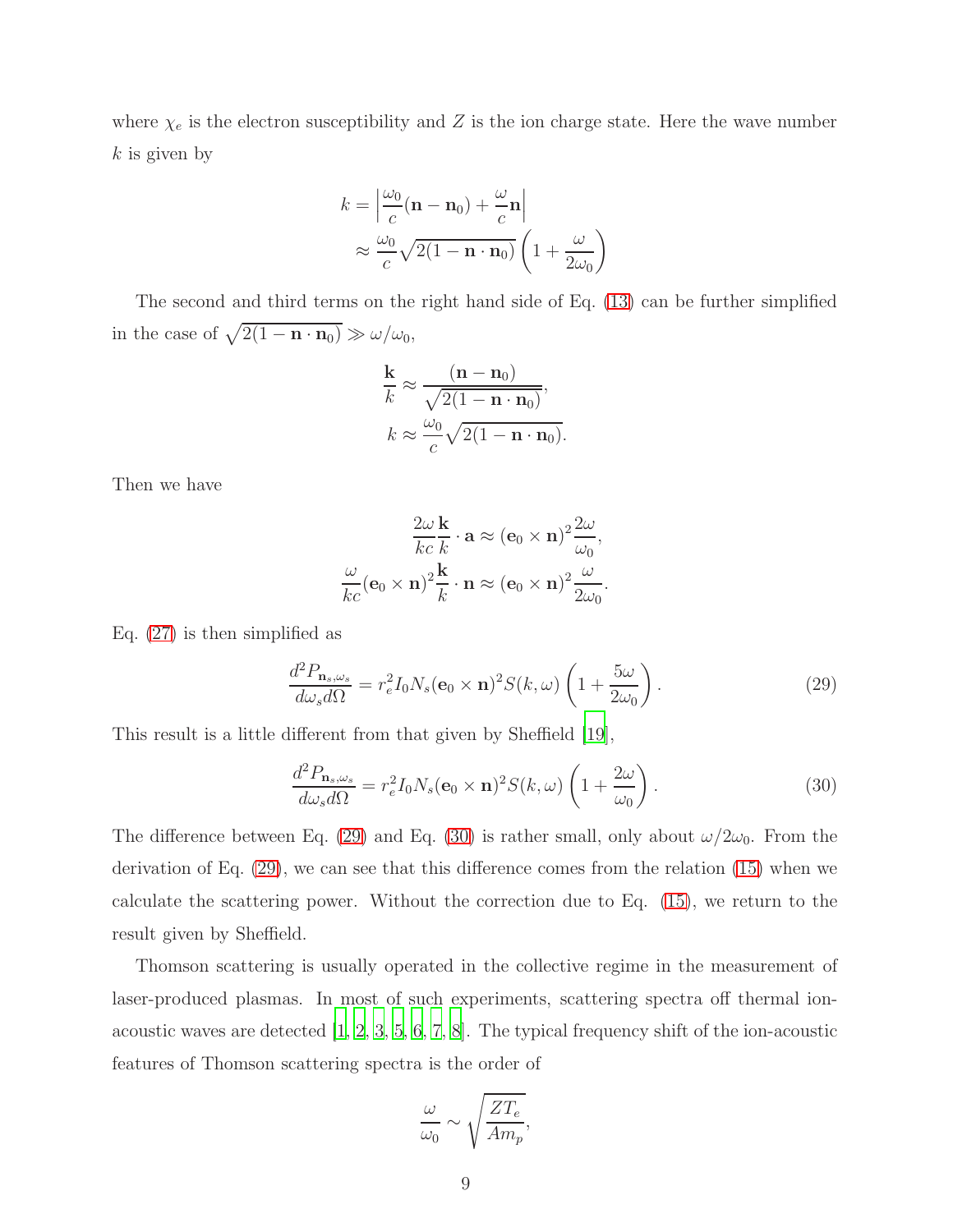where Z is the ion charge state, A is the ion mass number and  $m_p$  is the proton mass. For a laser-produced plasma, the electron temperature is usually lower than 5 keV. We can see that the correction in the first order of  $v/c$  is negligible. However, scattering spectra from thermal electron plasma waves are also successfully measured in laser-produced plasmas [\[4\]](#page-14-0). In the experiment performed by Glenzer *et al.*, the frequency shift  $\omega$  of the electron plasma wave feature is very significant. With a  $0.5266 \mu m$  probe, the spectral maximum locates at  $0.735 \mu m$ . The correction is then about

$$
\frac{5}{2}\frac{\omega}{\omega_0} = -0.71.
$$

This correction is very large and cannot be neglected. However, the authors did not include the correction term when fitting the experimental spectra although many other effects were taken into account [\[14](#page-14-10)]. Hence, significant errors may be induced in the process of inferring plasma parameters from the experimental data. We plot in Fig. [1](#page-10-0) the profile of the scattering power spectrum with the correction [\(29\)](#page-8-0), and compared with that without correction. As seen in the Fig. [1,](#page-10-0) the curve without the correction overestimated the intensity of the peak corresponding to thermal electron plasma waves in the plasma. The parameters that we take in the calculations are the same with those used by Glenzer *et al.* :  $T_e = 2 \text{ keV}$ ,  $n_e = 2.1 \times 10^{20}$  cm<sup>-3</sup>, the probe wavelength is 0.5266  $\mu$ m, and the scattering angle is 90°. Since only the profiles of the scattering spectra are theoretically fitted, the damping rate of the electron plasma waves may be overestimated with the uncorrected scattering theory, leading to a higher inferred electron temperature.

#### IV. PLASMA DIELECTRIC EFFECT

When plasma density is high, the plasma dielectric effect may also be significant. In the case that the plasma dielectric effect cannot be neglected, the intensity of an electromagnetic wave in the plasma is given by

$$
I = \frac{c}{8\pi} \sqrt{\epsilon(\omega_0)} E^2,
$$

where  $\epsilon(\omega) = 1 - \omega^2/\omega_{pe}^2$  is the plasma dielectric constant. And the differential wave vector also changes a little,

$$
\mathbf{k} = \frac{\omega_s}{c} \sqrt{\epsilon(\omega_s)} \mathbf{n} - \frac{\omega_0}{c} \sqrt{\epsilon(\omega_0)} \mathbf{n}_0.
$$
 (31)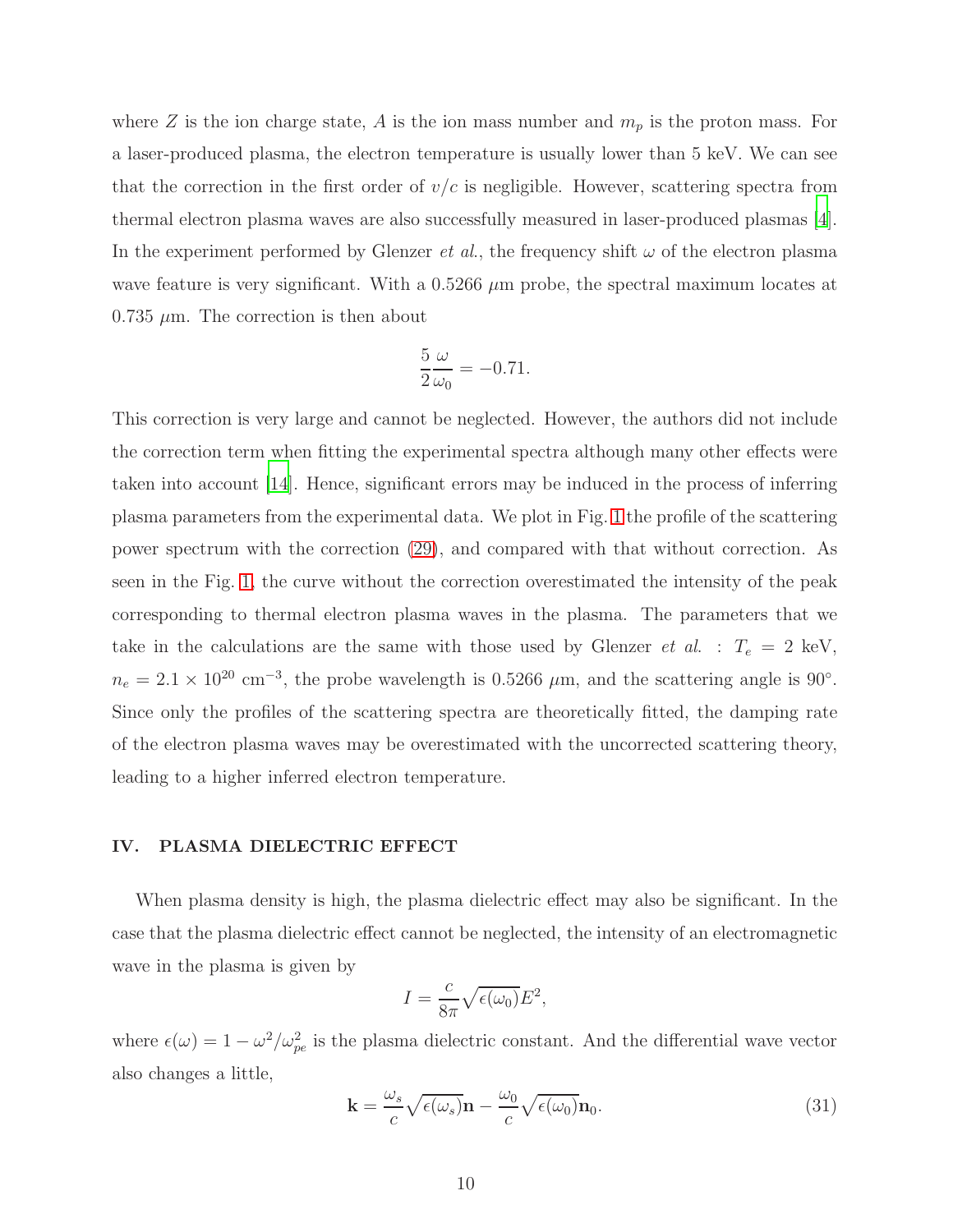

<span id="page-10-0"></span>FIG. 1: The profile of the spectral powers of Thosmon scattering with and without the correction, where  $T_e = 2 \text{ keV}, n_e = 2.1 \times 10^{20} \text{ cm}^{-3}$ , the probe wavelength is 0.5266  $\mu$ m and the scattering angle is  $90^\circ$ .

The scattering power is now given by

$$
\frac{d^2 P_{\mathbf{n}_s, \omega_s}}{d\omega_s d\Omega} = r_e^2 I_0 N_s (\mathbf{e}_0 \times \mathbf{n})^2 \sqrt{\frac{\epsilon(\omega_s)}{\epsilon(\omega_0)}} S(k, \omega) \left(1 + \frac{5\omega}{2\omega_0}\right). \tag{32}
$$

Here, the plasma dielectric effect on the correction term is neglected.

We plot in Fig. [2](#page-11-0) the profiles of the features of the scattering spectrum off an thermal electron plasma wave with and without the dielectric effect. As seen in Fig. [2,](#page-11-0) there is some differences when the dielectric effect is taken into account: the wavelength shift becomes smaller and the intensity becomes a little higher. The reason is quite understandable. When the dielectric effect is included, the differential wave vector becomes a little smaller, leading to a lighter damping and a lower frequency of the waves. That the factor  $\sqrt{\epsilon(\omega_s)/\epsilon(\omega_0)}$  is larger than 1 when  $\omega < 0$  also leads to a little higher intensity. The plasma dielectric effect becomes more notable when the plasma density is higher. In the case of  $n_e/n_c$  is about several percent, the dielectric effect should be included in inferring the plasma parameters from the features of electron plasma waves.

The dielectric effect on the ion-acoustic features of Thomson scattering is much less significant. Since  $\omega_s$  is very close to the probe frequency  $\omega_0$  in this case, the dielectric effect just leads to a minor frequency shift  $\delta\omega/\omega_{ia} \sim 0.5(n_e/n_c)$ , which is usually  $\lesssim 10^{-2}$ in experiment. Therefore, the dielectric effect can be neglected in fitting the ion-acoustic feature of a Thomson spectrum.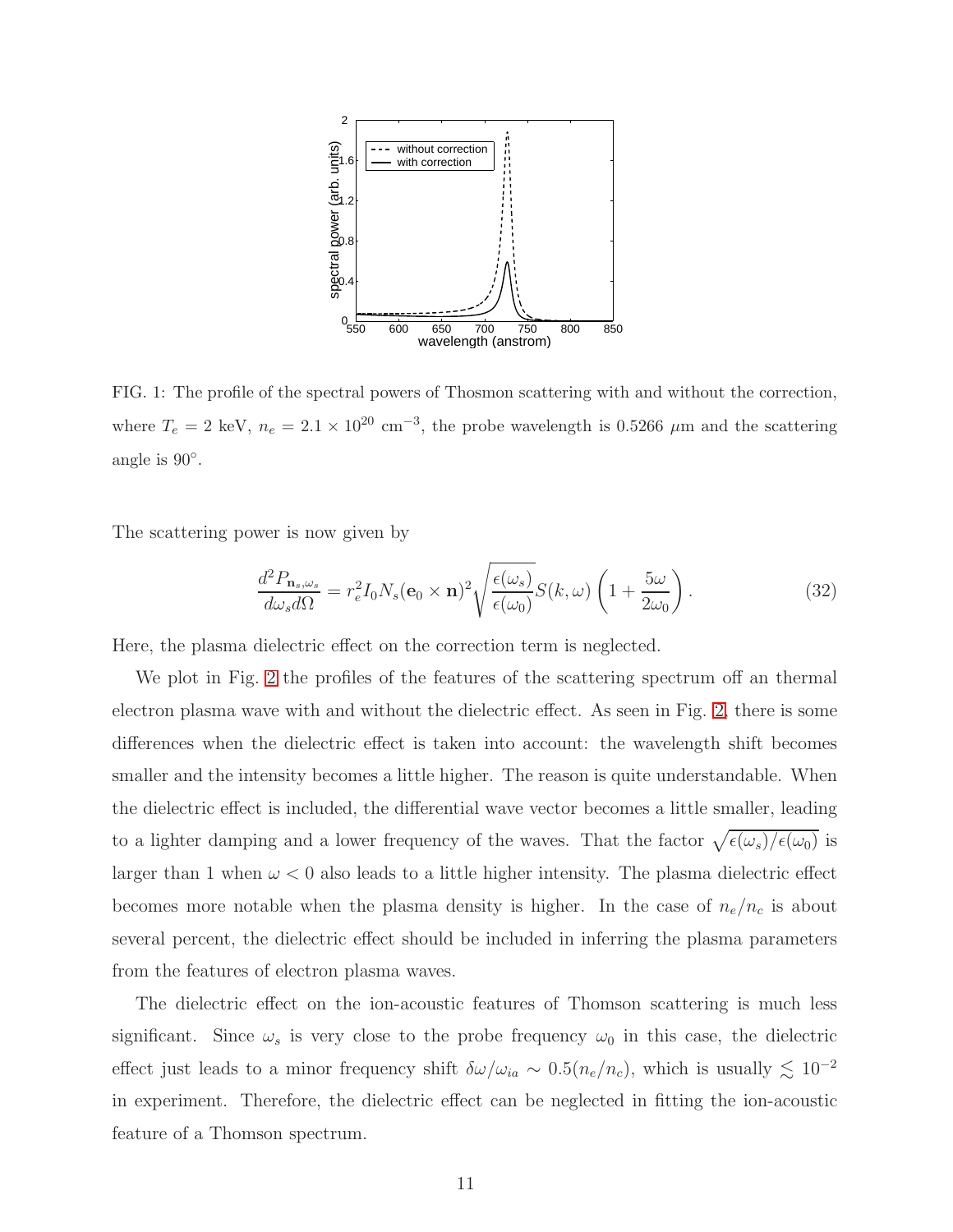

<span id="page-11-0"></span>FIG. 2: The profile of the spectral power of Thomson scattering with and without the plasma dielectric effect, where the parameters is the same with those used in Fig. [1](#page-10-0)

## V. EFFECT OF FINITE SCATTERING VOLUME

When the scattering volume is small, the geometry factor may become important. When discussing the finite scattering volume effect, we neglect the correction terms in the first order of  $v/c$ . We then have

$$
\frac{d^2 P_{\mathbf{n}_s, \omega_s}}{d\omega_s d\Omega} = n_e r_e^2 I_0 (\mathbf{e}_0 \times \mathbf{n})^2 \int \frac{d^3 q}{(2\pi)^3} |G(\mathbf{q})|^2 S(|\mathbf{k} - \mathbf{q}|, \omega)
$$
(33)

In the case of  $k \gg q$ , we can approximately have

$$
\frac{d^2 P_{\mathbf{n}_s, \omega_s}}{d\omega_s d\Omega} \approx n_e r_e^2 I_0(\mathbf{e}_0 \times \mathbf{n})^2 \int \frac{d^3 q}{(2\pi)^3} |G(\mathbf{q})|^2 \left[ S(k, \omega) - \mathbf{q} \cdot \frac{\partial}{\partial \mathbf{k}} S(k, \omega) \right]
$$

$$
\sim N_s r_e^2 I_0(\mathbf{e}_0 \times \mathbf{n})^2 S(k, \omega) \left[ 1 + \frac{\Delta q}{k} \right].
$$

Hence  $\Delta q$  is the range that  $G(\mathbf{q})$  is notably different from zero. With the assumption that the scattering volume is a cubic with a length of L,  $\Delta q \sim 2\pi/L$ . Then the correction due to the finite scattering volume effect is about

$$
\frac{\Delta q}{k} \sim \frac{2\pi}{kL} \sim \frac{\lambda_0}{2L\sin(\theta_s/2)},
$$

where  $\theta_s$  is the scattering angle and  $\lambda_0$  is the probe wavelength. For a scattering experiment with a laser wavelength of 0.53  $\mu$ m and the scattering volume size of  $50 \times 50 \times 50 \ \mu \text{m}^3$  and scattering angle of 90 $^{\circ}$ , this correction is about  $10^{-2}$  and can be thereby neglected.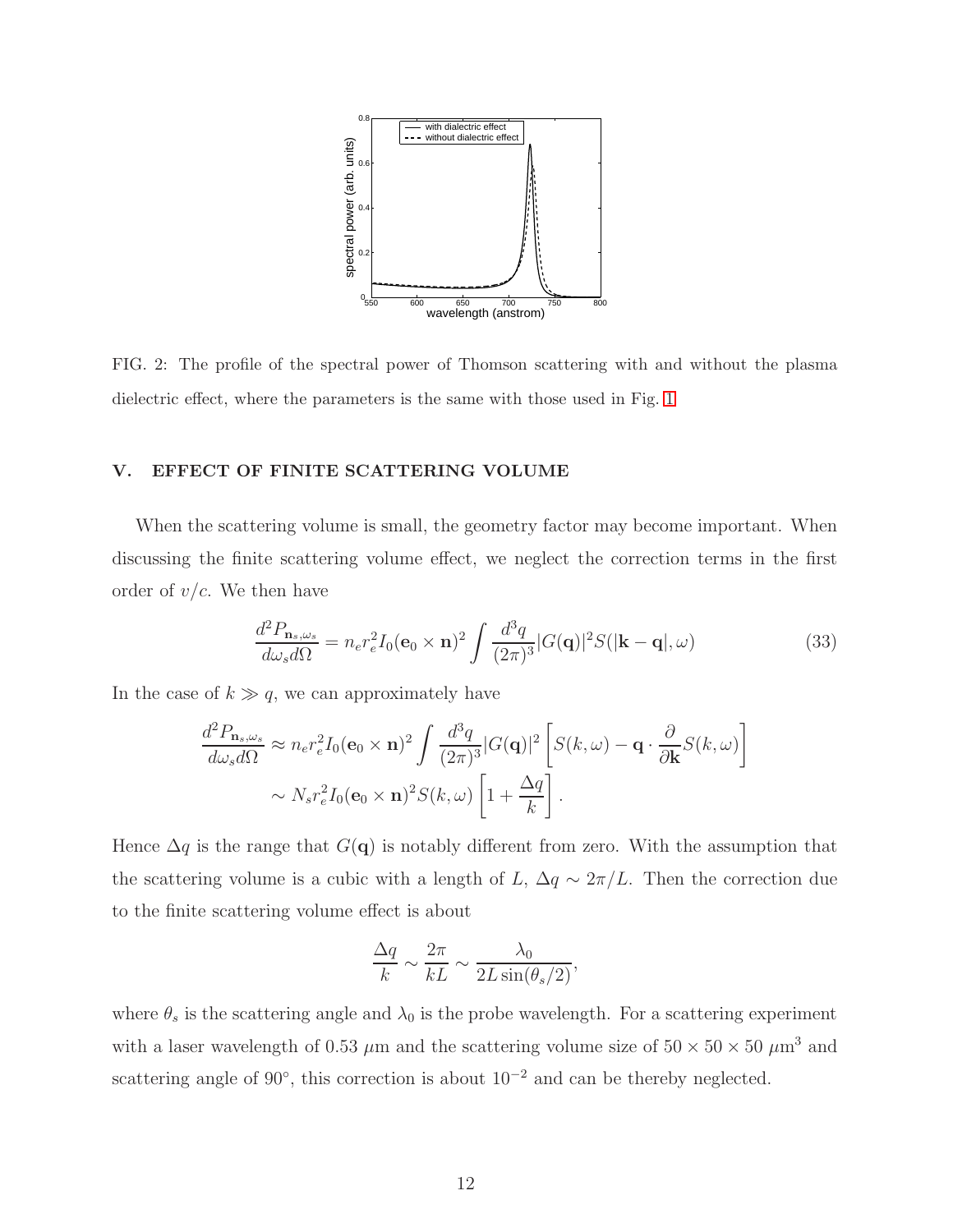## VI. SUMMARY

We revisit the theory of Thomson scattering from high-temperature high-density plasmas. Three effects are discussed: the correction due to finite  $v/c$ , the plasma dielectric effect, and the finite scattering volume effect. Among these three effects, the correction due to finite  $v/c$ is the most important for analyzing the scattering spectrum off electron plasma waves. The plasma dielectric effect is less important but still notable. The finite scattering volume effect can be neglected if the size of the scattering volume is about  $10^2$  of the probe wavelength and the scattering angle is not very small.

## APPENDIX

We first demonstrate that the normal dynamic form factor of a collisionless plasma can be obtained from Eq. [\(28\)](#page-7-1) with the spectral density [\(26\)](#page-7-2).

The electron susceptibility of a collisionless plasma is given by

$$
\chi_e(k,\omega) = \frac{4\pi e^2}{m_e k^2} \int \frac{\mathbf{k} \cdot \partial f_e(\mathbf{v}) / \partial \mathbf{v}}{\omega - \mathbf{k} \cdot \mathbf{v} + i0} d^3 v.
$$
 (A.1)

When the distribution function of the electrons is Maxwellian,

$$
f_e = \frac{n_e}{(2\pi)^{3/2}v_e^3} \exp\left(-\frac{v^2}{2v_e^2}\right),
$$

the electron susceptibility can be written as

$$
\chi_e = \frac{1}{k^2 \lambda_D^2} \left[ 1 + \frac{\omega}{\sqrt{2} k v_e} W \left( \frac{\omega}{\sqrt{2} k v_e} \right) \right],
$$

where  $W(x)$  is the plasma dispersion function. We further introduce the functions  $F_{\alpha}$ ,

$$
F_{\alpha}(\omega/k) = \int f_{\alpha}(\mathbf{v}) \delta(\omega - \mathbf{k} \cdot \mathbf{v}) d^{3}v = \frac{n_{\alpha}}{\sqrt{2\pi}kv_{\alpha}} \exp\left(-\frac{\omega^{2}}{2k^{2}v_{\alpha}^{2}}\right).
$$

Then we have

$$
\int d^3v d^3v' 2\pi \delta(\mathbf{v} - \mathbf{v}') f_e(\mathbf{v}) \delta(\omega - \mathbf{k} \cdot \mathbf{v}) = 2\pi F_e(\omega/k),
$$

$$
\int d^3v d^3v' \frac{e^2(\mathbf{k} \cdot \partial f_e/\partial \mathbf{v})(\mathbf{k} \cdot \partial f_e/\partial \mathbf{v}')}{m_e^2(\omega - \mathbf{k} \cdot \mathbf{v} + i0)(\omega - \mathbf{k} \cdot \mathbf{v}' - i0)} \frac{32\pi^3}{k^4 |\epsilon_l(\omega, k)|^2} \sum_{\alpha = e, i} e_{\alpha}^2 \int f_{\alpha}(\mathbf{v}) \delta(\omega - \mathbf{k} \cdot \mathbf{v}) d^3v
$$
  
= 
$$
2\pi \left| \frac{\chi_e(\omega/k)}{\epsilon_l(\omega/k)} \right|^2 \left[ F_e(\omega/k) + Z^2 F_i(\omega/k) \right],
$$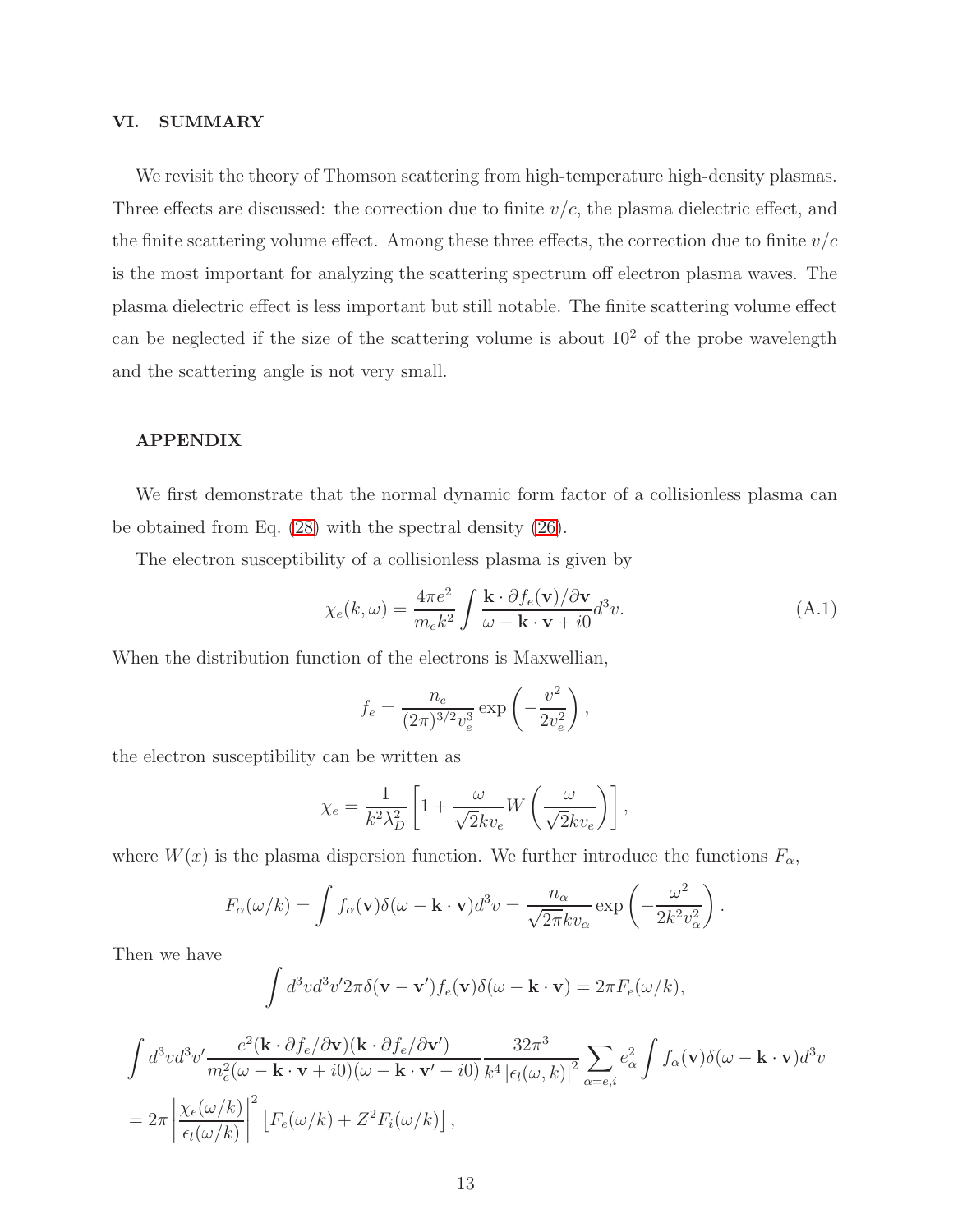$$
-\frac{8\pi^2 e^2}{k^2} \int d^3v d^3v' \left\{ \frac{[\mathbf{k} \cdot \partial f_e(\mathbf{v})/\partial \mathbf{v}] f_e(\mathbf{v}') \delta(\omega - \mathbf{k} \cdot \mathbf{v}']}{m_e \epsilon_l(\omega, k)(\omega - \mathbf{k} \cdot \mathbf{v} + i0)} + \frac{f_e(\mathbf{v})[\mathbf{k} \cdot \partial f_e(\mathbf{v}')/\partial \mathbf{v}'] \delta(\omega - \mathbf{k} \cdot \mathbf{v})}{m_e \epsilon_l^*(\omega, k)(\omega - \mathbf{k} \cdot \mathbf{v}' - i0)} \right\}
$$
  
= 
$$
-2\pi \left[ \frac{\chi_e}{\epsilon_l} + \frac{\chi_e^*}{\epsilon_l^*} \right] F_e(\omega/k),
$$

Combining the above results, we have

$$
\int d^3v d^3v' (\delta f_e^2)_{\omega,\mathbf{k},\mathbf{v},\mathbf{v}'} = 2\pi \left\{ \left| \frac{1 + \chi_i(\omega, k)}{\epsilon_l(\omega, k)} \right|^2 F_e(\omega/k) + Z^2 \left| \frac{\chi_e(\omega/k)}{\epsilon_l(\omega/k)} \right|^2 F_i(\omega/k) \right\}.
$$

Finally, we obtain the normal dynamic form factor,

$$
S(k,\omega) = \frac{1}{\sqrt{2\pi}kv_e} \left| \frac{1 + \chi_i(\omega, k)}{\epsilon_l(\omega, k)} \right|^2 \exp\left(-\frac{\omega^2}{2k^2v_e^2}\right) + \frac{Z}{\sqrt{2\pi}kv_i} \left| \frac{\chi_e(\omega/k)}{\epsilon_l(\omega/k)} \right|^2 \exp\left(-\frac{\omega^2}{2k^2v_i^2}\right).
$$

Equation [\(27\)](#page-7-0) is verified as follows. It is easy to demonstrate the following two equations,

$$
\int \mathbf{v} f_e(\mathbf{v}) \delta(\omega - \mathbf{k} \cdot \mathbf{v}) d^3 v = \frac{\mathbf{k}}{k} \frac{\omega}{k} F_e(\omega/k),
$$

$$
\int \frac{\mathbf{v}(\mathbf{k} \cdot \partial f_e/\partial \mathbf{v})}{\omega - \mathbf{k} \cdot \mathbf{v} + i0} d^3 v = \frac{\mathbf{k}}{k} \frac{\omega}{k} \int \frac{\mathbf{v}(\mathbf{k} \cdot \partial f_e/\partial \mathbf{v})}{\omega - \mathbf{k} \cdot \mathbf{v} + i0} d^3 v.
$$

With aid of these two equations, we have

$$
\frac{1}{2\pi n_e} \int \mathbf{v} (\delta f_e^2)_{\omega,\mathbf{k},\mathbf{v},\mathbf{v}'} d^3 v d^3 v' = \frac{\mathbf{k}}{k} \frac{\omega}{k} S(k,\omega).
$$

Then we obtain Eq. [\(27\)](#page-7-0).

# ACKNOWLEDGMENTS

This work is supported by Natural Science Foundation of China (Nos. 10625523, 10676033).

- <span id="page-13-0"></span>[1] B. La Fontaine, H. A. Baldis, D. M. Villeneuve, J. Dunn, G. D. Enright, J. C. Kieffer, H. Pėpin, M. D. Rosen, D. L. Matthews, and S. Maxon, Phys. Plasmas 1, 2329 (1994).
- <span id="page-13-1"></span>[2] S. H. Glenzer, C. A. Back, K. G. Estabrook, R. Wallace, K. Baker, B. J. MacGowan, B. A. Hammel, R. E. Cid, and J. S. De Groot, Phys. Rev. Lett. 77, 1496 (1996).
- <span id="page-13-2"></span>[3] S. H. Glenzer, C. A. Back, L. J. Suter, M. A. Blain, O. L. Landen, J. D. Lindl, B. J. MacGowan, G. F. Stone, R. E. Turner, and B. H. Wilde, Thomson Scattering from Inertial-Confinement-Fusion Hohlraum Plasmas, Phys. Rev. Lett. 79, 1277 (1997).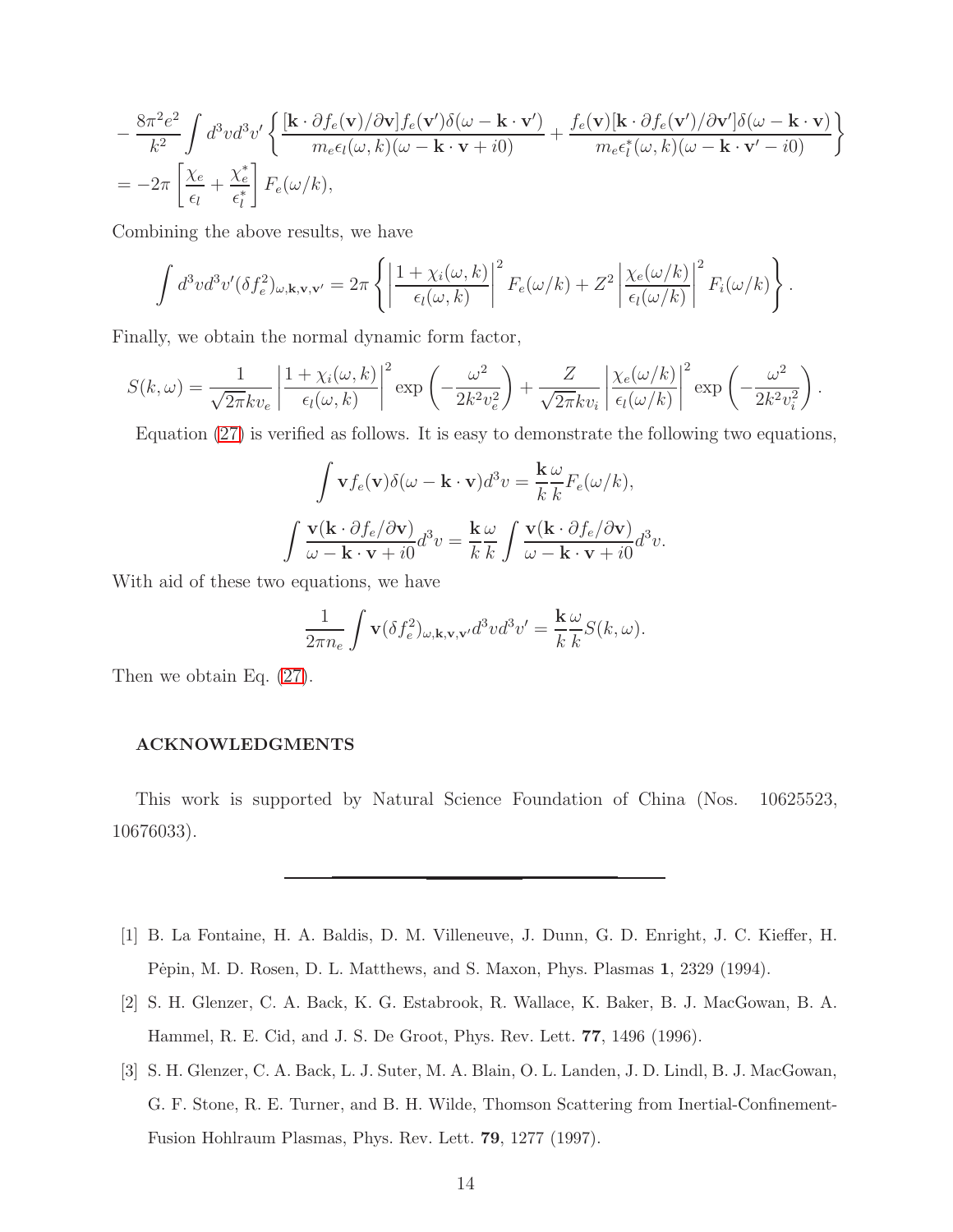- <span id="page-14-0"></span>[4] S. H. Glenzer, W. Rozmus, B. J. MacGowan, K. G. Estabrook, J. D. De Groot, G. B. Zimmerman, H. A. Baldis, J. A. Harte, R. W. Lee, E. A. Williams, and B. G. Wilson, Phys. Rev. Lett. 82, 97 (1999).
- <span id="page-14-1"></span>[5] B. Bai, J. Zheng, W. D. Liu, C. X. Yu, X. H. Jiang, X. D. Yuan, W. H. Li, and Z. J. Zheng, Phys. Plasmas 8, 4144 (2001).
- <span id="page-14-2"></span>[6] Z. B. Wang, J. Zheng, B. Zhao, C. X. Yu, X. H. Jiang, W. H. Li, S. Y. Liu, Y. K. Ding, and Z. J. Zheng, Phys. Plasmas 12, 082703 (2005).
- <span id="page-14-3"></span>[7] Q. Z. Yu, J. Zhang, Y. T. Li, X. Lu, J. Hawreliak, J. Wark, D. M. Chambers, Z. B. Wang, C. X. Yu, X. H. Jiang, W. H. Li, S. Y. Liu, and Z. J. Zheng, Phys. Rev. E. 71, 046407(2005).
- <span id="page-14-4"></span>[8] D. H. Froula, P. Davis, L. Divol, J. S. Ross, N. Meezan, D. Price, and S. H. Glenzer, C. Rousseaux, Phys. Rev. Lett. 95, 195005 (2005).
- <span id="page-14-5"></span>[9] D. H. Froula, J. S. Ross, B. B. Pollock, P. Davis, A. N. James, L. Divol, M. J. Edwards, A. A. Offenberger, D. Price, R. P. J. Town, G. R. Tynan, and S. H. Glenzer, Phys. Rev. Lett. 98, 135001 (2007).
- <span id="page-14-7"></span><span id="page-14-6"></span>[10] J. Zheng, C. X. Yu, and Z. J. Zheng, Phys. Plasmas 4, 2736 (1997).
- <span id="page-14-8"></span>[11] Z. J. Liu, J. Zheng, and C. X. Yu, Phys. Plasmas 9, 1073 (2002).
- [12] J. F. Myatt, W. Rozmus, V. Yu. Bychenkov, and V. T. Tikhonchuk, Phys. Rev. E 57, 3383 (1998).
- <span id="page-14-9"></span>[13] J. Zheng, C. X. Yu, and Z. J. Zheng, Phys. Plasmas 6, 435 (1999).
- <span id="page-14-10"></span>[14] W. Rozmus, S. H. Glenzer, K. G. Estabrook, H. A. Baldis, and B. J. MacGowan, Astrophys. J., Suppl. Ser. 127, 459 (2000).
- <span id="page-14-11"></span>[15] Z. B. Wang, B. Zhao, J. Zheng, G. Y. Hu, W. D. Liu, C. X. Yu, X. H. Jiang, W. H. Li, S. Y. Liu, Y. K. Ding, and Z. J. Zheng, ACTA PHYSICA SINICA 54, 211 (2005) [in Chinese].
- <span id="page-14-12"></span>[16] R. A. Pappert, Phys. Fluids **6**, 1452 (1963).
- <span id="page-14-13"></span>[17] R. E. Pechacek and A. W. Trivelpiece, Phys. Fluids 10, 1688 (1967).
- <span id="page-14-14"></span>[18] A. G. Sitenko, Electromagnetic Fluctuations in Plasma (Academic Press, New York, 1967).
- <span id="page-14-15"></span>[19] J. Sheffield, Plasma Scattering of Electromagnetic Radiation (Academic Press, New York, 1975).
- <span id="page-14-16"></span>[20] L. D. Landau and E. M. Lifshitz, The Classical Theory of Fields (Pergoman, Oxford, 1975), 4th Edition.
- <span id="page-14-17"></span>[21] E. M. Lifshitz and L. P. Pitaevskii, Physical Kinetics (Pergamon, Oxford, 1981).